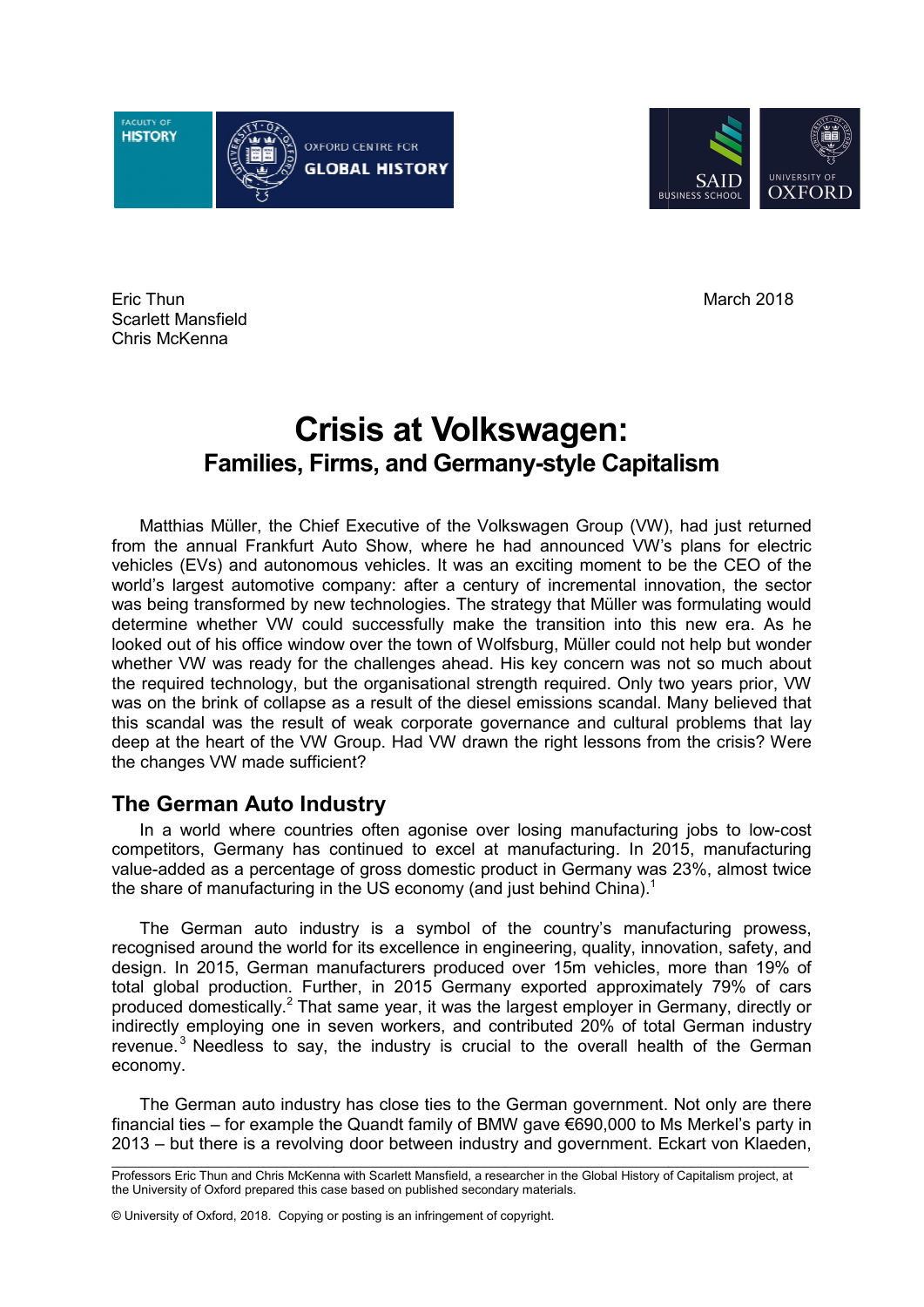a former senior official in Ms Merkel's chancellery, for example, is now chief lobbyist for Daimler.<sup>4</sup>

The government, as a whole, has often sought to protect the interests the auto industry. In 2007, following backlash from German car lobbies and the Merkel government, the EU amended the limit of average carbon dioxide emissions of new vehicles sold in the EU from the proposed 120g/km to 130g/km. Implementation deadlines were also pushed back. In February 2011, Jürgen Resch, the head of Deutsche Umwelthilife, a non-profit environmental and consumer protection association, met with officials from the German transport ministry. They passed on their suspicions about certain German car models and said the 'tests indicated the possible use of defeat devices. Mr Resch says the officials failed to act.'<sup>5</sup>

# **Volkswagen and Porsche**

The Volkswagen Group has a long and tumultuous history as a family-owned company. Its founder, Ferdinand Porsche, was born in 1875 in Maffersdorf, part of the Austrian Empire. With a keen interest in engineering, Ferdinand moved to Stuttgart, Germany in the 1920s to work for Daimler. By the 1930s he had enough money to start his own business and in 1931 founded *Dr Ing. H. c. F. Porsche GMbH* (known as Porsche). Rather than building cars under its own name, Porsche offered vehicle consulting and development work.

Owing to the poor German economy, Porsche's growth was initially slow. However, in 1933 Adolf Hitler announced his intention to motorise the nation and unveiled a new program to design a "people's car" (translated as "Volkswagen"). In June 1934, Porsche received the contract to design the car that came to be known as the VW Beetle (initially called the Porsche 60). In Berlin 1937, Ferdinand Porsche then co-founded Volkswagen and manufactured the car for widespread distribution.

In the years that followed, despite officially being separate companies, Porsche and Volkswagen frequently collaborated. In 1939, for example, Porsche developed the Porsche 64 using many components found in the Volkswagen Beetle. In 1945, at the end of World War Two, the French imprisoned Ferdinand Porsche on war crime charges. During this time, his son, Ferdinand 'Ferry' Porsche took control of the company.

In 1947, Ferdinand's children, Louise Piëch and Ferry Porsche founded Porsche Konstruktionen GesmbH*,* headquartered in Salzburg, Austria. In 1949, this centre became home to the Austrian importer of Porsche and VW products. Run primarily by Louise and her husband, this business focused on marketing and trading. Despite their association with the Nazi's, the business grew to be the largest private enterprise in Austria. Meanwhile, Ferry ran the German side of Porsche and developed its production capabilities. Both stayed with the same parent company.

Ferdinand Porsche died in 1951. Despite tradition, he chose to split his inheritance equally between his two children. He valued the accomplishments of Louise and Ferry: the two had worked alongside one another to achieve huge successes. Problems, however, began as the third generation of the family came of age. Emotional turmoil, billions of euros, and vast levels of power meant that familial feuds were amplified. **Exhibit 1** provides an overview of the Porsche-Piëch family tree.

Ferry and Louise raised their children with fundamentally different mentalities. Louise and her husband sent the Piëch children to boarding school; they left with a mistrust of others, a sense that you could only achieve things by doing them yourself. Ferry, on the other hand, sent the Porsche children to a Waldorf School; their education stressed principles of love and freedom.<sup>6</sup>

© University of Oxford, 2018. Copying or posting is an infringement of copyright. **2**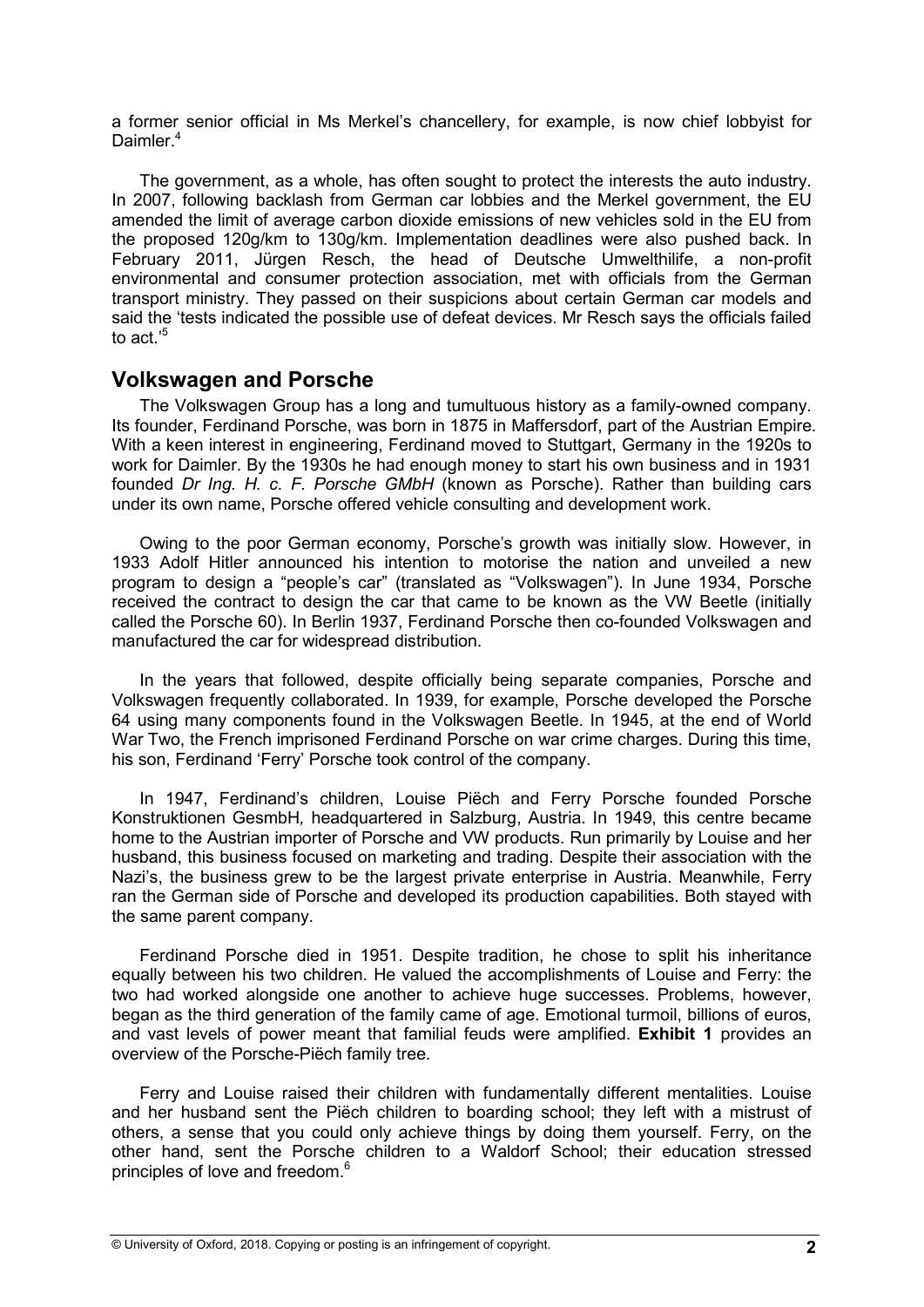Ferry's son, also called Ferdinand Porsche but nicknamed "Butzi", strayed from the traditional path of engineering set by his father and grandfather. Instead, Butzi chose a more 'artistic' route and worked on the appearance of products; he became the designer of the Porsche 911 and 904. His brother, Wolfgang Porsche, trained as a metalworker and received a degree in Business Administration. Instead of starting off in the family-business, he established his own business importing motorbikes to Austria.

Louise's son, Ferdinand Piëch, followed in his grandfather's footsteps and became an engineer. He became very interested in Porsche's sports race car program in the 1960s and helped develop the Porsche models that led to the successful Porsche 917. In the 1970s, Piëch became technical director at Porsche and grew famous for utilising the best technology regardless of costs. Though he enhanced Porsche's reputation for technical excellence, many believed he wasted money doing so.

Ferdinand Piëch (whom his cousin Wolfgang Porsche likes to refer to as a "non-name bearer") became a central and divisive figure in the family.<sup>7</sup> He had twelve children with four different partners. In 1972, he had an affair with Marlene Porsche, the wife of his cousin, Gerhard Porsche. Naturally, this worsened tensions between the two families and damaged the relationship further. Ferdinand dated her for twelve years and fathered two children with her before leaving her for the nanny.

In 1972, believing the company had outgrown a feasible family operation, and inspired by Honda's "no family" policy, Ferry Porsche decided to ban family involvement in the dayto-day management of Porsche. This led to a supervisory board that consisted largely of family members, while the management board became flooded with outsiders.

The corporate governance structure established at Porsche reflected the broader practices of German industry. In contrast to an Anglo-American approach to corporate governance, all public companies in Germany with over 500 workers have a dual-board structure. The supervisory board represents the interests of the company's financial and commercial relationships and provides a broad set of stakeholders with a voice in the company.<sup>8</sup> The management board runs the day-today activities of the company

According to German law and the principle of "co-determination", companies must reserve a significant number of seats on the supervisory board for trade union representatives (about half of the seats for companies with over 2,000 workers and one-third for companies with 500 to 2,000 workers). Shareholders, including family members, occupy the other seats. This rule helps maintain balance between family-owners and the wider German industrial system.

#### **BMW**

VW and Porsche are not the only family-controlled German auto firm: the Quandt family control BMW. The family patriarch, Herbert Quandt, had three wives and six children. Quandt controlled companies in a variety of industries, and in order to avoid dispute within the family, upon his death in 1982 he left each of his families shares in different companies. Herbert gave his final wife, Johanna Quandt, and their children, control of BMW. Johanna had a 17% stake in BMW, and took a seat on the supervisory board after Herbert's death (and retained this seat until 1997), while his children Stefan Quandt and Susanne Klatten inherited 17.4% and 12.5% respectively.

The Quandt family are media-shy. Johanna Quandt took care to instil the values of modesty and discretion in her children.<sup>9</sup> For example, despite being the deputy chairman of the supervisory board for several years, 2015 marked the first time Stefan Quandt spoke at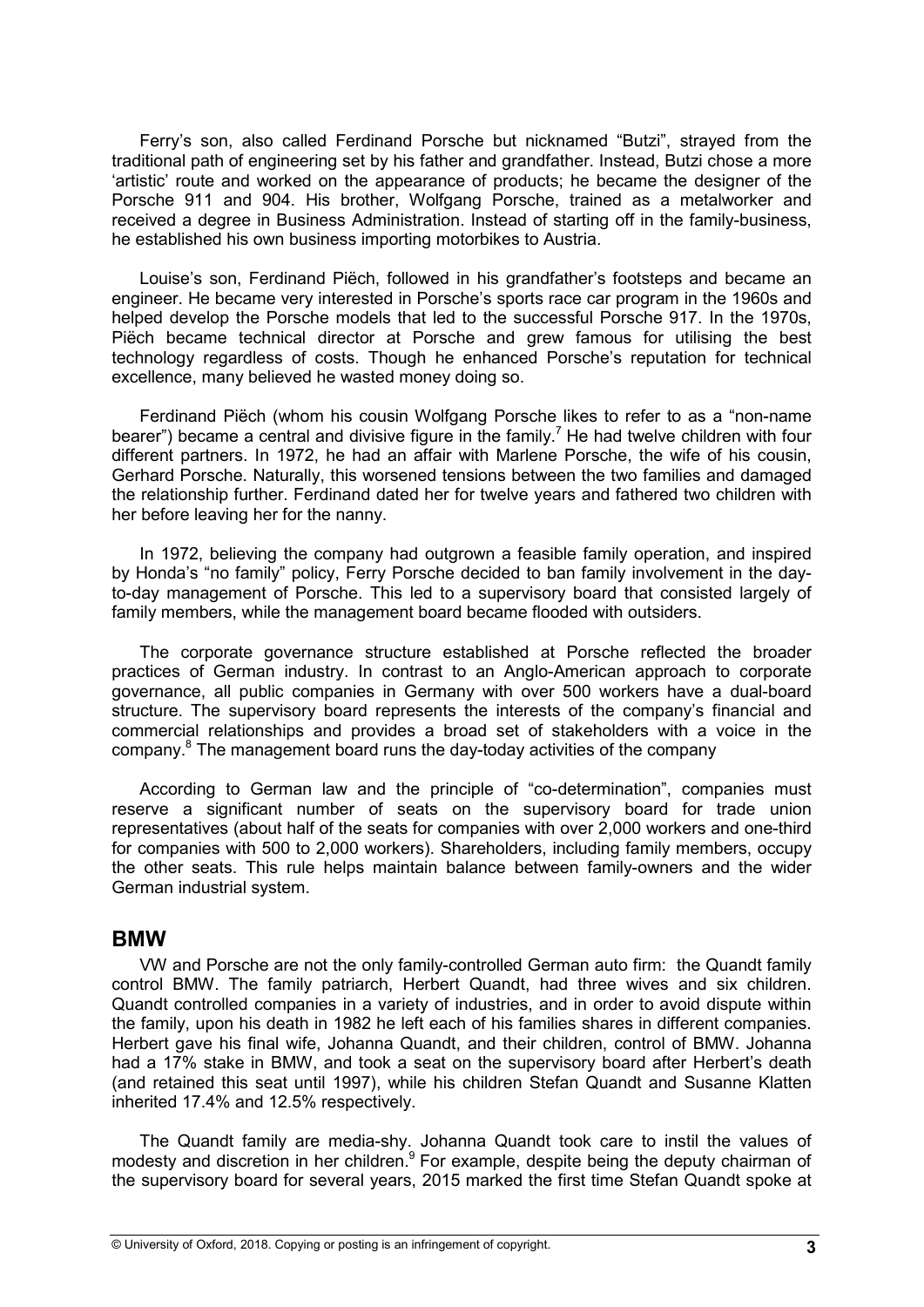an annual general meeting. Even then, it was only to underline his support for BMW's existing management. This led BMW shareholder, Hans-Martin Buhlmann, to praise the 'family's smooth running of the succession process'. <sup>10</sup> The family typically remains in the background of the company's business dealings.

After Johanna's death in 2015, her children inherited her stake, thus retaining the family's combined 47% holding. According to BMW's CEO Harold Krüger, Johanna helped provide the company with "support and stability" through her position on the supervisory board and graced the company with her "warm and uncomplicated manner". Further, Johanna gave BMW a 'conservative mindset typical of a German family-owned company.' As a result, BMW 'declined to match the high executive salaries paid by US companies, for example.'<sup>11</sup>

The Quandt family have played a crucial role in BMW's success. First, on two occasions the family has prevented BMW's downfall – once, by saving the company in 1959, and again after the failed acquisition of British Rover Group in 1994. With a firm footing, the Quandt's showed there should be no uncertainty about their ownership at BMW and in doing so helped to quell rumours of a takeover.

Second, the family has set the strategic direction of BMW through their position on the supervisory board. By refusing to allow any CEO to become comfortable in their position, the Quandt family enable greater levels of innovation. For example, despite successful contributions to BMW, the family replaced CEO Helmut Panke when he turned 60. They chose Norbert Reithofer to take his place, head of production and an engineer.<sup>12</sup> This ultimately helped BMW's growth and status.

In more recent years, the family's emphasis on innovation has been clear. This has been particularly reflected by BMW's push into electric vehicles. Stefan Quandt, for example, had been preparing 'for a battery boom long before Elon Musk announced his entry into the market.<sup>'13</sup> As one commentator observed, 'BMW has lately had more freedom to pursue innovative but not immediately profitable ventures, such as the i3 and i8 carbon-fibre electric vehicles'. <sup>14</sup> While the Quandt family sets strategic directions, they do not interfere with management.

# **Mittelstand Firms: Germany's "Hidden champions"**

Though brands such as Porsche, Volkswagen, and BMW are among the most famous brands in the world, and are industrial giants, largely invisible companies occupy the heart and soul of the German economy. These are the so-called 'Mittelstand' firms, and include companies such as Koening & Bauer (producing printing presses), Bosch Auto Parts (producing spark plugs), Faber-Castell (producing pencils), Zwilling J. A. Henckel (producing knives), Körber (producing cigarette machines), Märkin & Cie (producing model railways), and Webasto (producing sunroofs). Behind every industrial giant in Germany is a supply network of Mittelstand firms.

Though the term Mittelstand is difficult to translate, these are generally small to mediumsized companies. They are usually family-owned and typically share a common set of values and management practices. Common traits include generational continuity and a long-term focus, emotional attachment to the firm, investment in the workforce, independence, nimbleness, flexibility, innovation, social responsibility, strong regional ties, and a heavy customer focus.

Geography is also an important aspect of Mittelstand firms. Most are located in small towns and villages. The leadership style in these firms is one of "enlightened patriarchy": the owners and the workers live in close proximity; their children attend school together; the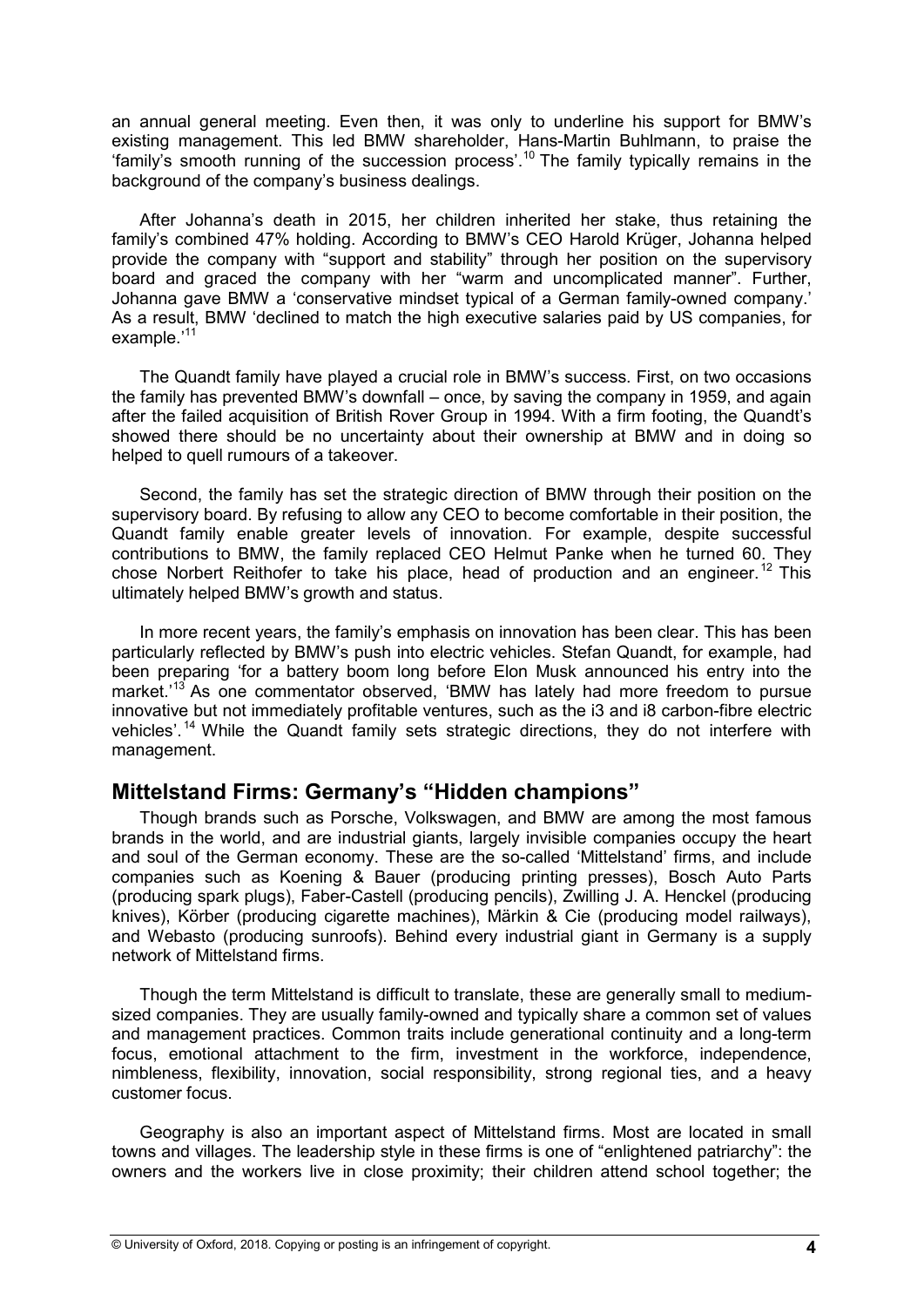owners join and lead community associations and clubs.<sup>15</sup> Women are often heavily involved in Mittelstand firms as well– as shown by Louise Piëch's contributed to Porsche. Overall, the owners of the firms are deeply embedded in their communities; the relationship with workers is long-term and highly cooperative.

This type of company date back centuries in Germany. As the economist Kaevan Gazdar writes:

*'The term Mittelstand dates back to the Middle Ages when craftsmen in the cities began to assert their independence from feudal ties... By the Nineteenth Century, the term Mittelstand encompassed a cultural bourgeoisie, traders, and financially well-situated burghers. However, the heart of the Mittelstand remained the craftsmen. United Germany's [first] Chancellor, Otto von Bismarck, recognised their political importance as a counterbalance to the rising class of industrialists and bankers. As early as 1849, he hailed the craftsmen as constituting the backbone of the German state.'<sup>16</sup>* 

These companies survived both World War I and II and provided the backbone of Germany's economy as the country emerged as a global manufacturing power in the postwar era. Firms of this sort combine the technical expertise required to design and manufacture world-class products with a commitment to service that is essential in a business-to-business relationship. In many cases, the bulk of a firm's revenue might be from the after-sale service relationship established with a customer.

The high level of technical proficiency in German firms is made possible by an educational system that places a strong emphasis on vocational training. The German government, the private sector, and German trade unions developed the "dual educational system" in the 1960s. Dual education combines apprenticeships in a company with vocational education. When it comes to the car industry, for example, this enables Germany to have some of the best and most qualified technicians and engineers specifically trained to excel in their jobs and match the changing needs of the labour market.<sup>17</sup> Like in Japan, it is common in Germany for employees to spend their entire career at a single company; employers are willing to invest heavily in worker education and training as a result. As sociologist John Beck recently put it: "In Germany, a sense of fairness is high, and individuality is low."<sup>18</sup>

The financing system also supports a long-term perspective, and is primarily debt provided by banks. The capital provided by local and regional banks is generally more "patient" than might be obtained by public markets.

Overall, the Mittelstand companies are large enough to gain economies of scale but reactive enough to respond flexibly to customer demands (and 90% are business-tobusiness). They avoid direct competition with global giants by focusing on extremely niche products. As Hermann Simon argues, these firms are highly successful because they "combine strategic focus with geographic diversity." While China may be the factory to the world, the Mittelstand firms produce the machine tools that fill these factories and provide the technicians that service them.<sup>19</sup>

# **Relentless growth: Volkswagen under Piëch**

Owing to a crisis at Porsche, in the 1990s the family agreed to suspend the rule against family members so as to allow Ferdinand Piëch to return. However, Piëch, by this point in 1992, had just concluded a successful career at Audi and become the chairman of Volkswagen's management board. He consequently rejected the offer put forth by family members.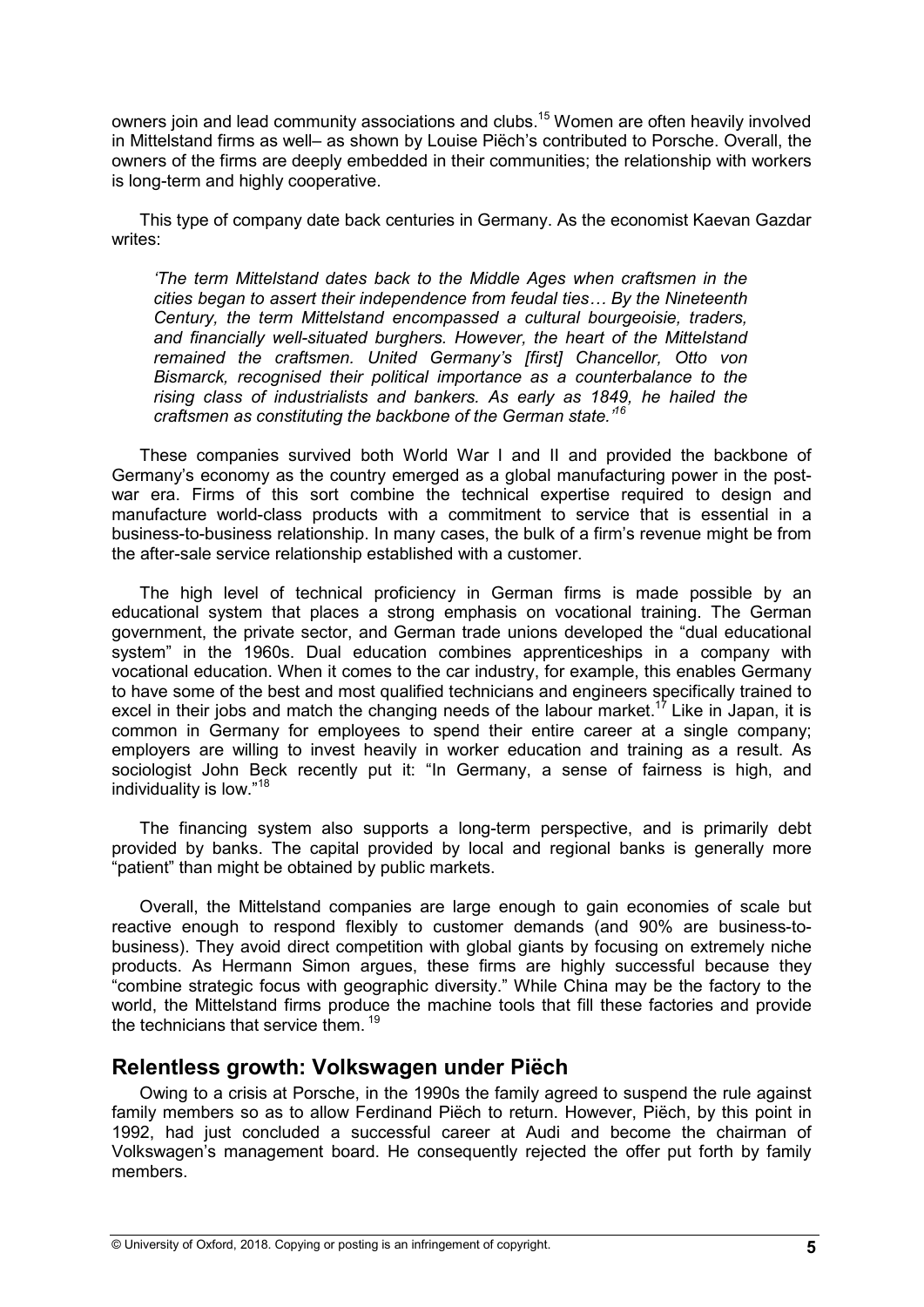At the time, Volkswagen was on the brink of bankruptcy and was in dire need of a dramatic re-energising campaign. Through Porsche Holdings SE, the Porsche and Piëch families continued to have a controlling interest in Volkswagen. The State of Lower Saxony, within which lies VW's Wolfsburg base, had a share of roughly 20%, and in accordance with German law, the employees controlled half of the seats on the Supervisory Board. (Note, in 2009, when VW was in need of a capital infusion, Qatar Holdings purchased a  $\epsilon$ 7 billion stake in the company).

Piëch became a central figure in turning the company around and orchestrating its success. "Only when a company is in severe difficulty do they let in someone like me," Piëch later wrote. "In normal, calm times I never would have gotten a chance."<sup>20</sup> Piëch served as the CEO of VW from 1993 until 2002, but even after company policy forced him to retire from the Management Board at the age of 65, he continued to use his position as the Chairman of the Supervisory Board to dominate the company.

Piëch was undeniably an outstanding engineer, and he was meticulous in his attention to detail. He noticed product flaws that others missed, and he was credited with numerous innovations in both Audi and VW cars (e.g. four-wheel drive in all Audi cars, turbocharged direct injective for diesel engines).<sup>21</sup> He was also able to rein in the power of VW's many brands and use common "platforms" across the brands, allowing the group to offer a wide variety of products while lowering design and manufacturing costs. Piëch's emphasis on engineering permeated every aspect of the VW Group.

Under Piëch's direction, Volkswagen AG aggressively moved into new markets. The group came to cover all segments of the market. To appeal to the wealthy, the group purchased, Lamborghini, Bentley, and Bugatti in 1998. To the price-conscious consumer, Volkswagen AG acquired Skoda in 2000. They also began to produce trucks under the MAN and Scania name (2000) as well as the motorcycle manufacturer Ducati (2012).

Piëch's goal was to replace Toyota as the world's largest automaker. As Piëch famously stated: "I don't like coming in second."<sup>22</sup>

Piëch's leadership was also notoriously aggressive. He became renowned for his hardline attitude towards mistakes. He would only accept the best possible results, and was an extremely demanding man. Engineer Emanuela Montefrancesco commented that "at Volkswagen in the last few years, we have forgotten to say: "I won't do this. I cannot. I am sorry".<sup>23</sup>

Piëch prolifically fired subordinates and became famous for his ousting of Bernd Pischetrider in 2006 (Volkswagen's former CEO), as well as Wendelin Wiedeking (Porsche's CEO). Der Spiegel magazine produced what became a well-known description of the company: "You have to obey."<sup>24</sup> "VW might be one of the world's largest car companies...," one observer commented, but "[it] is also the last principality on German soil."<sup>25</sup> Or as one former employee described it, VW was "like North Korea without labour camps."<sup>26</sup>

After the investment by Qatar Holdings in 2009, the Porsche family held five of the 20 seats on the Supervisory Board, employee representatives controlled 10, and the state of Lower Saxony and Qatar Holding each held two. There was one external on the board. The three main shareholders controlled more than 90 percent of the voting rights in the company. Only 12 percent of Volkswagen shares traded on the stock market.<sup>27</sup> **Exhibit 2** provides an overview of the Volkswagen Group ownership at this time.

Piëch was often accused of pursuing relentless growth at the expense of profitability (and his goal of becoming the world's largest auto firm was achieved in 2011—7 years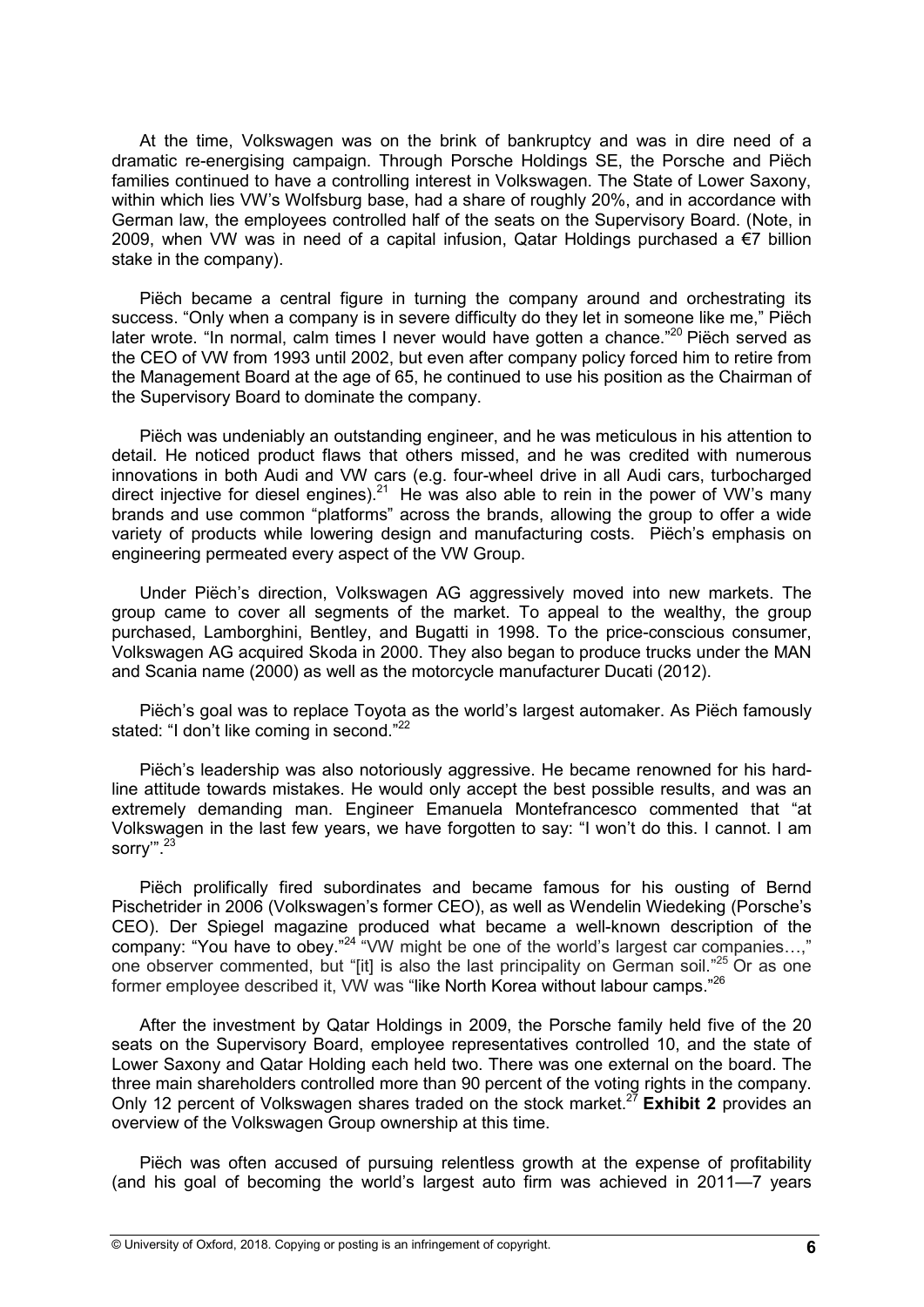ahead of his original target). **Exhibit 3** shows the growth of VW relative to its primary rivals. This criticism became especially poignant when the company began to struggle with its core brands. In 2015, sales rose 2% in the quarter worldwide, but the growth came from Audi, Porsche, and Skoda. Sales of cars with the Volkswagen emblem slipped 1.3%, suggesting that the core brand was losing sales to its newly acquired siblings. In fact, the Porsche division, with sales in 2014 of approximately 200,000 vehicles, earned more profit than Volkswagen branded cars, with sales of more than six million.<sup>28</sup>

There were similar questions about productivity within the group. In 2014, VW employed 600,000 workers in order to make about 10 million vehicles, while Toyota employed 240,000 workers to make just under 9 million vehicles. $^{29}$ 

VW also continued to have difficulty making the adjustments that were necessary for success in the American market (see **Exhibit 4**). Diesel engines, a VW strength, have the advantage of burning fuel more efficiently than petrol engines (reducing both the carbon dioxide emissions and the expense of running the car), but emit higher levels of oxides of nitrogen (collectively known as NOx), which have harmful environmental effects at the local level. Controlling these emissions is expensive, particularly in the US, where NOx standards are higher. Sales of diesel cars in the US have always been much lower than in Europe  $($ see **Exhibit 5** $)$ . $30$ 

Despite the critics, Piëch made little effort to slow growth. Perhaps the most famous example of his relentless style was VW's acquisition of Porsche. Starting in 2005, Porsche began efforts to acquire VW, but following the financial crash and consequent recession of 2008, the sports car maker had to abandon the effort, and was on the verge of bankruptcy.<sup>31</sup> Ironically, it was VW that saved them. In December 2009, Volkswagen acquired a 49.9% stake in Porsche AG from Porsche SE. In August 2012, Volkswagen absorbed Porsche AG completely and became its parent company.<sup>32</sup>

Piëch's leadership style eventually backfired, however. Before the emissions scandal became public knowledge, Piëch butted heads again with his cousin Wolfgang Porsche over whether to oust the Volkswagen Group CEO Martin Winterkorn. Piëch initiated a crisis at the company when he told German media that he was "distancing [him]self from Winterkorn." After much manoeuvring, including an effort by Piëch to force the Executive Committee to extend his Chairmanship of the Supervisory Board in exchange for his support for Winterkorn, Piëch was forced to resign from the Supervisory Board (along with his wife). $^{33}$ 

#### **Emissions Crisis**

The emissions crisis began when researchers at West Virginia University (WVU) published a report in 2014 documenting a strange anomaly in the emissions from VW's diesel cars. The VW Jetta and Passat passed the laboratory test of emissions conducted at a California Air Resources Board facility, but when the researchers tested the same cars on the road, the Jetta exceed US emissions limits by 'a factor of 15 to 35' and the Passat exceeded the limit 'by a factor of 5 to 20. $34$ 

Investigators identified a piece of software code in the electronic control unit of the engines, a so-called "defeat device", and this curbed the emissions while the tests were being conducted. On 18 September 2015, the US Environmental Protection Agency (EPA) served a Notice of Violation (NOV) on the Volkswagen Group alleging that they had sold approximately 480,000 Audi and VW vehicles in the US between 2009 and 2015 with defeat devices installed.

When confronted with evidence of the anomalies, rather than admit wrongdoing, VW employees questioned the results, provided alternative technical data in an effort to obscure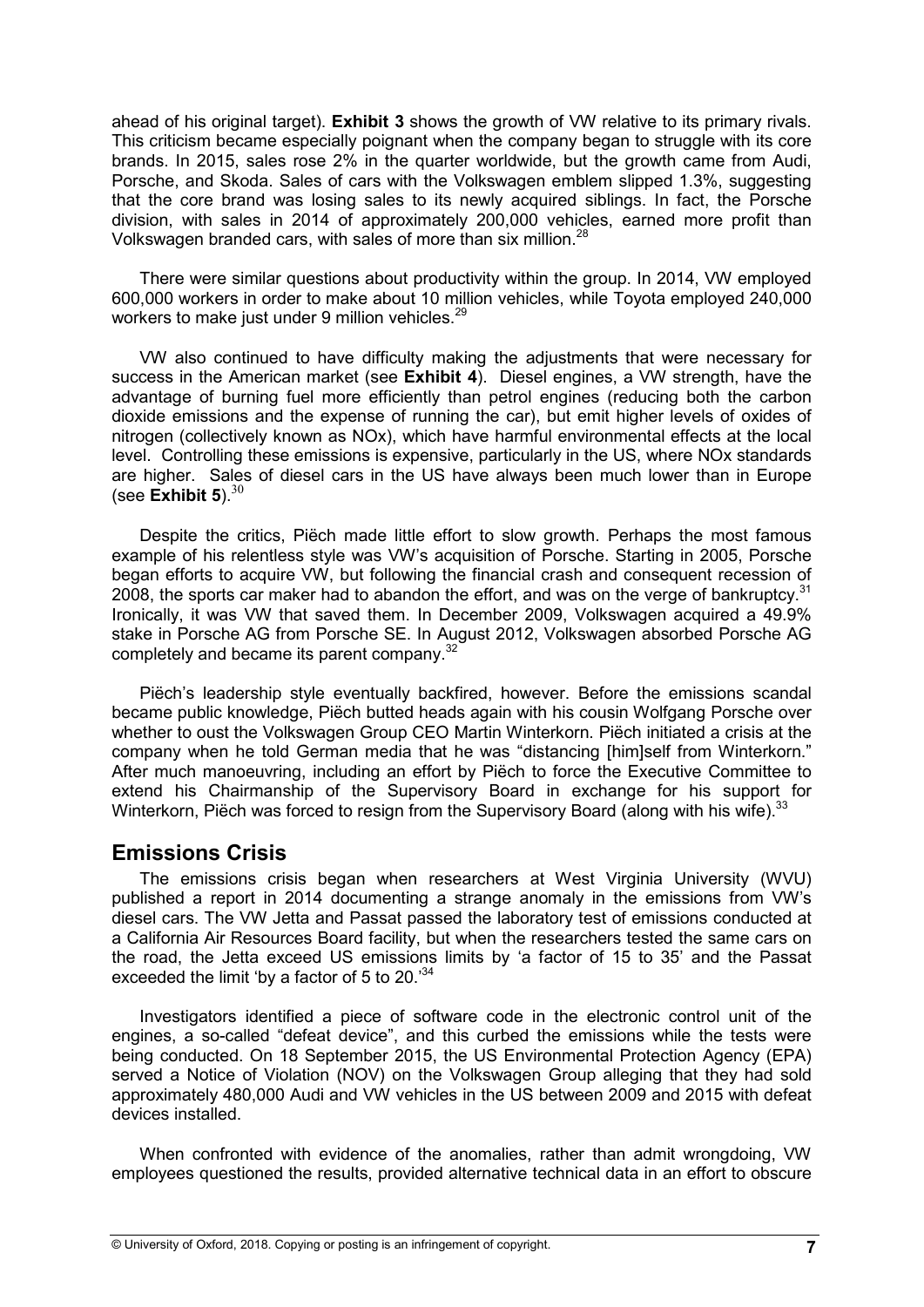the results, and did everything possible to avoid responsibility and obstruct the course of justice.<sup>35</sup> Even when Volkswagen recalled 280,000 vehicles and updated the engine software, they did not remove the code. In fact, they used the opportunity to enhance the software so as to better recognise when a car was being tested. $36$ 

Ultimately, the United States presented VW with \$22 billion in fines and legal settlements. The stock price plummeted (see **Exhibit 6**), and the reputation of the company was badly damaged. In a 2016 Harris Poll, Volkswagen ranked last in a survey of American attitudes towards the 100 most visible global companies.<sup>37</sup>

The Porsche and Piëch families remained in the background during the crisis. One observer noted that Ferdinand Piëch's generation has "stayed on the horse so long that the younger generation cannot really get up to speed... succession should have been prepared 5 to 10 years ago. $38$ 

#### **Response to the crisis**

In the wake of the scandal, VW CEO Martin Winterkorn resigned, and the task of rebuilding VW's trust with governments, regulators, customers, and investors fell to the new CEO, Matthias Müller.

Müller vowed to de-centralise VW. This would involve shifting power away from Wolfsburg, giving more power to VW's brands, and de-centralising the managerial structure at VW. Müller believed de-centralisation would distribute power more widely and lead to a less authoritarian corporate culture.

In particular, Müller hoped managerial changes would "speed up the decision-making process, reduce complexity and increase efficiency."<sup>39</sup> One thing Müller specifically aimed to tackle was the top-down 'command-and-control' management style at VW. He wanted to 'empower senior engineers to control budgets and deadlines' and 'ensure the best qualified people handled responsibilities.'<sup>40</sup> In doing so, VW 'almost halved the number of senior managers reporting directly to Matthias Müller.<sup>141</sup> The number of corporate committees was also to be reduced by a third. $42$ 

Müller also wanted to combat the lack of outside scrutiny at the executive level. He vowed to appoint 'more independent directors to oversee executives' and 'hire more managers from outside the group rather than filling top jobs with company veterans'.<sup>43</sup> In addition, owing to pressure from minority investors, VW vowed to cap pay for high-level executives. The existing pay scheme, according to the activist investor Chris Hohn, demonstrated "corporate excess on an epic scale" and played a contributing cause to the emissions scandal.<sup>44</sup>

The Volkswagen Group has also made efforts to change the corporate culture within the group. The Chairman of VW workers' council, Bernd Osterloh, wrote a letter to staff stating: "We need in the future a climate in which problems aren't hidden but can be openly communicated to superiors." Similarly, Mr Müller stated that he 'does not want to be surrounded by "yes" men but rather by people who "follow their instincts, and are not merely guided by the possible consequences of impending failures."<sup>45</sup> VW sold the private corporate jet and opened the Wolfsburg executive dining room up to factory workers.<sup>46</sup>

Finally, VW made efforts to restore the public image of the company, including the offer to fix all affected vehicles, and ambitious plans for the development of electric vehicles.

Nevertheless, outside observers questioned the ability of VW "insiders" to dramatically transform the company. Müller had been at VW for forty years, and new Chairman of the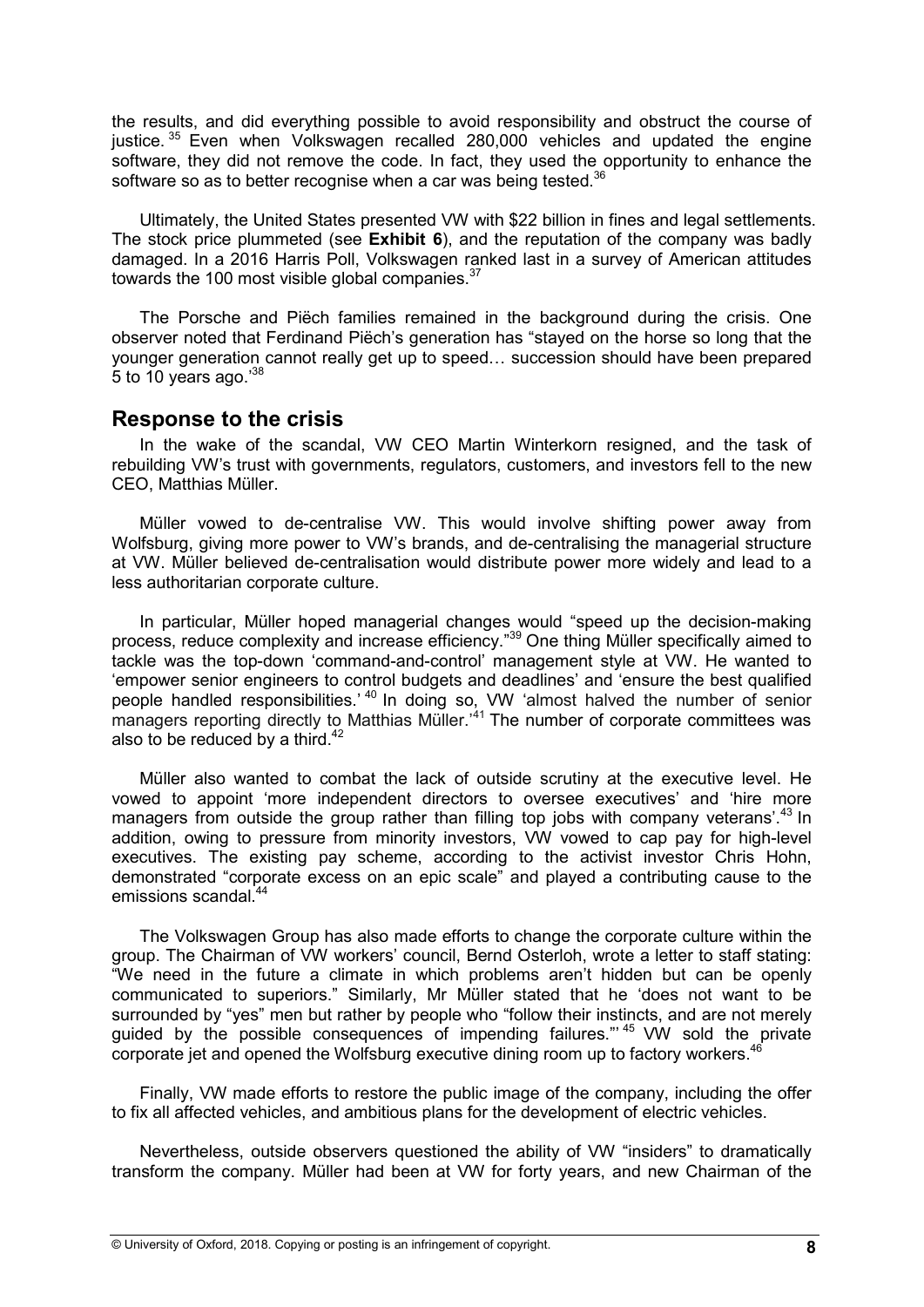Supervisory Board, Hans-Dieter Poetsch, was also a long-time employee VW. Christian Strenger, a corporate governance expert, commented: "I haven't seen any material changes. Quite often the people—in terms of changing compliance—are people of the old guard, so it doesn't look convincing."<sup>47</sup> Institutional Shareholder Services, a UK-based proxy advisor, consistently gave VW its lowest corporate governance rating, citing "a lack of sufficient independent directors to oversee management."<sup>48</sup>

There was also potential opposition to decentralisation. Owing to the presence of the state of Lower Saxony (home to six VW plants with over 100,000 workers) on the supervisory board, as well as the policy of co-determination that guaranteed a strong voice to labour, shifting power away from the home base would not be easy.<sup>49</sup>

## **Conclusion**

As Muller considered the path forward for VW, he had many reasons to be pleased with how the company had weathered the emissions crisis. While additional legal action was still possible, Volkswagen had managed to pay off two-thirds of the compensation and fines from improvements in cash flow and profitability; the stock price had rebounded (see **Exhibit 6**), market share was increasing, and the balance sheet was solid.

There continued to be risks, of course. The revelation that VW and other German automakers had tested emission systems on monkeys in January 2018 was a reminder that the scandal was still not completely over.<sup>50</sup> The release of the documentary "Dirty Money" in the same month on Netflix immortalised VW's transgressions in the eyes of the public.<sup>51</sup>

Having survived an association with the Nazi's during World War Two, the partitioning of Germany, oil crises, and familial feuds, VW had proven in the past that it was resilient, but the emissions crisis had revealed fundamental weaknesses in the company. Was the company prepared to compete in a global industry that was being transformed by technological change?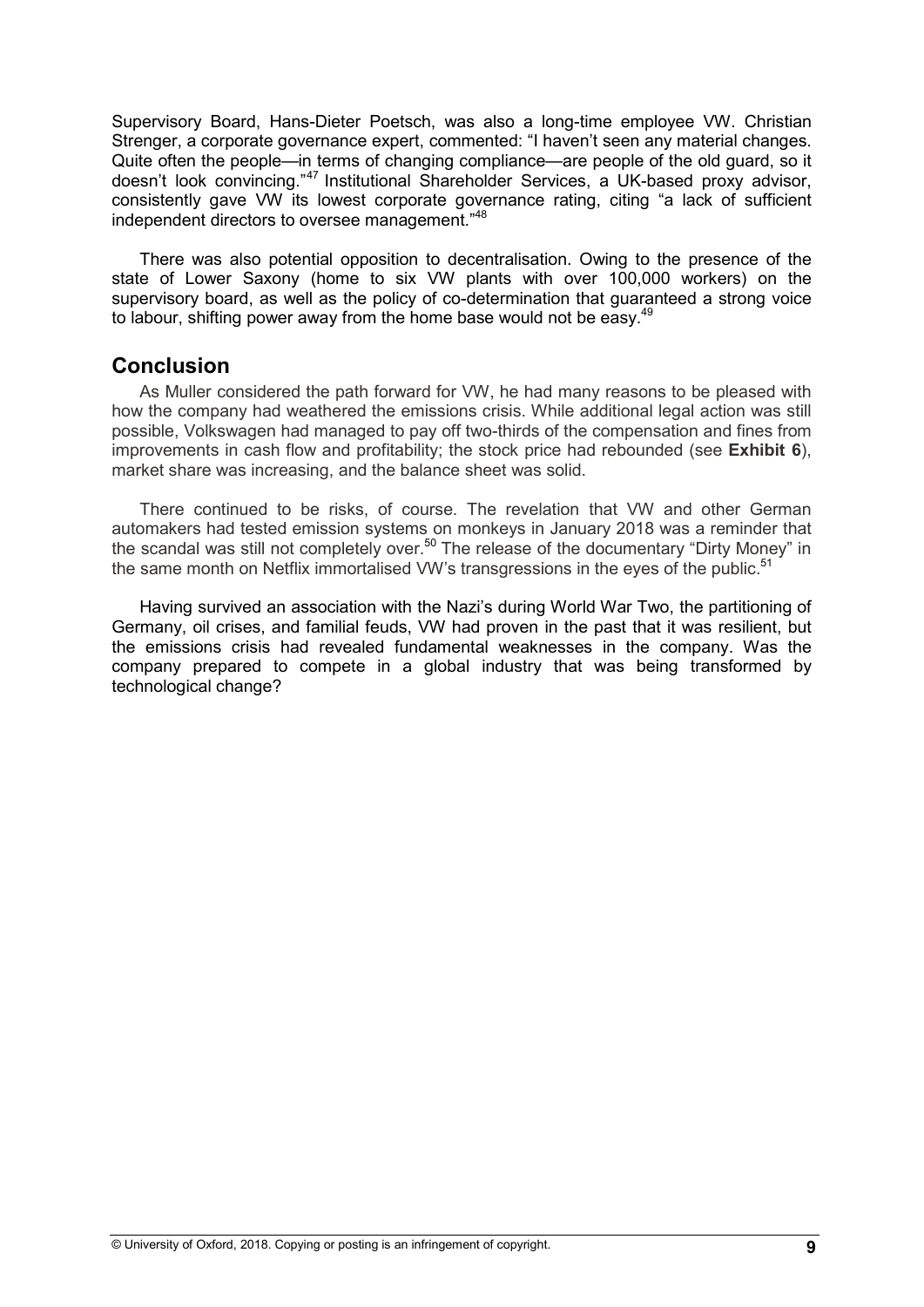# **Exhibits**

## **Exhibit 1: Porsche and Piëch family tree**



#### **Exhibit 2: Volkswagen Group Ownership (at end of 2014 fiscal year)**



Source: "Volkswagen: People's Cars, Family's Companies", Financial Times, 24<sup>th</sup> September 2015. Available: https://www.ft.com/content/5f9efe12-6298-11e5-9846 de406ccb37f2.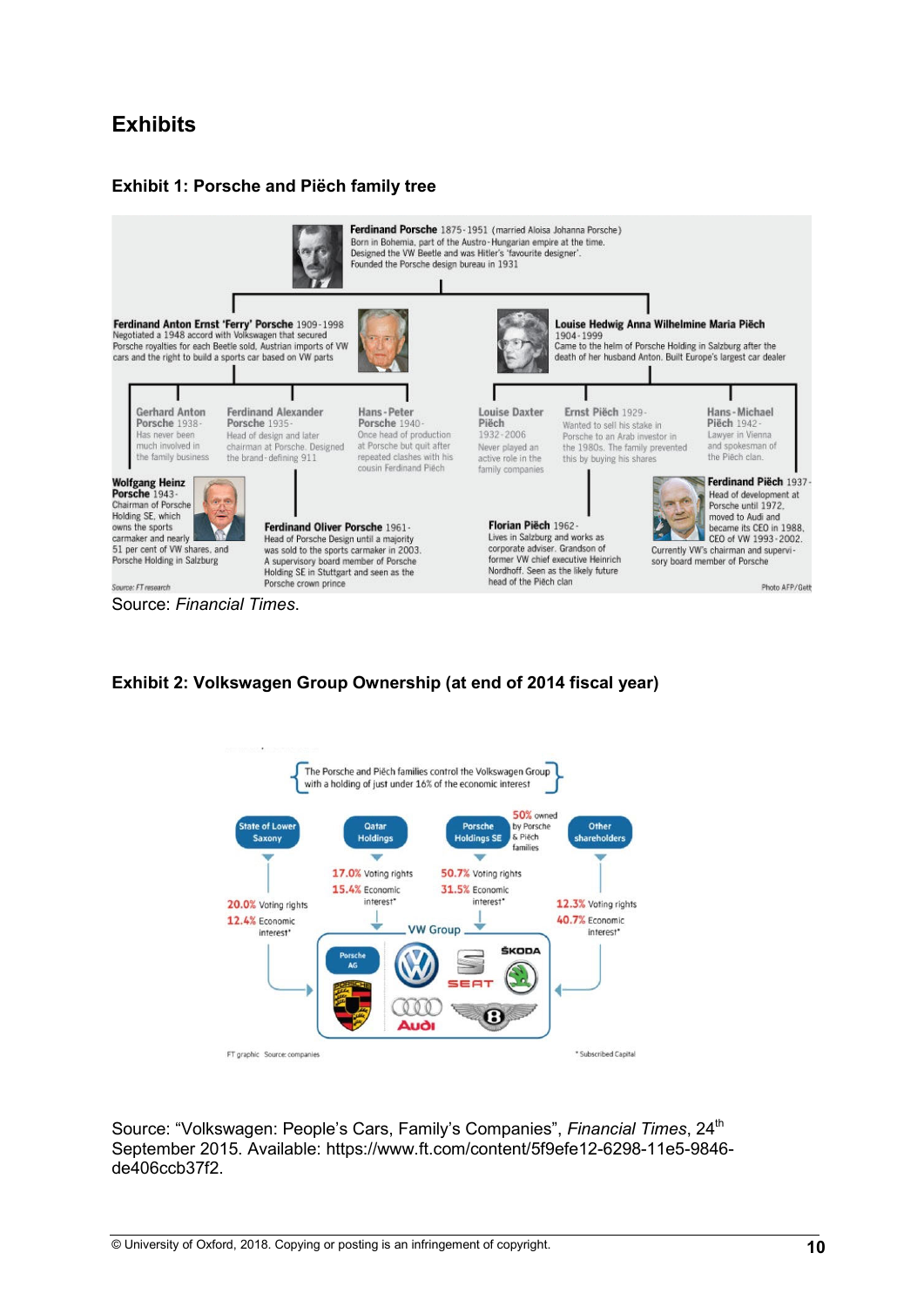

**Exhibit 3:** Carmaking groups' worldwide sales (in million units)

Source: The Economist, "VW conquers the world", 7<sup>th</sup> July 2012. Available at https://www.economist.com/node/21558269.



# **Exhibit 4: Largest car manufacturers' vehicle sales in 2014, by region (in million units)**

Source: *The Economist*, "The Volkswagen scandal: A mucky business", 26<sup>th</sup> September 2015, Available at: https://www.economist.com/news/briefing/21667918-systematic-fraudworlds-biggest-carmaker-threatens-engulf-entire-industry-and.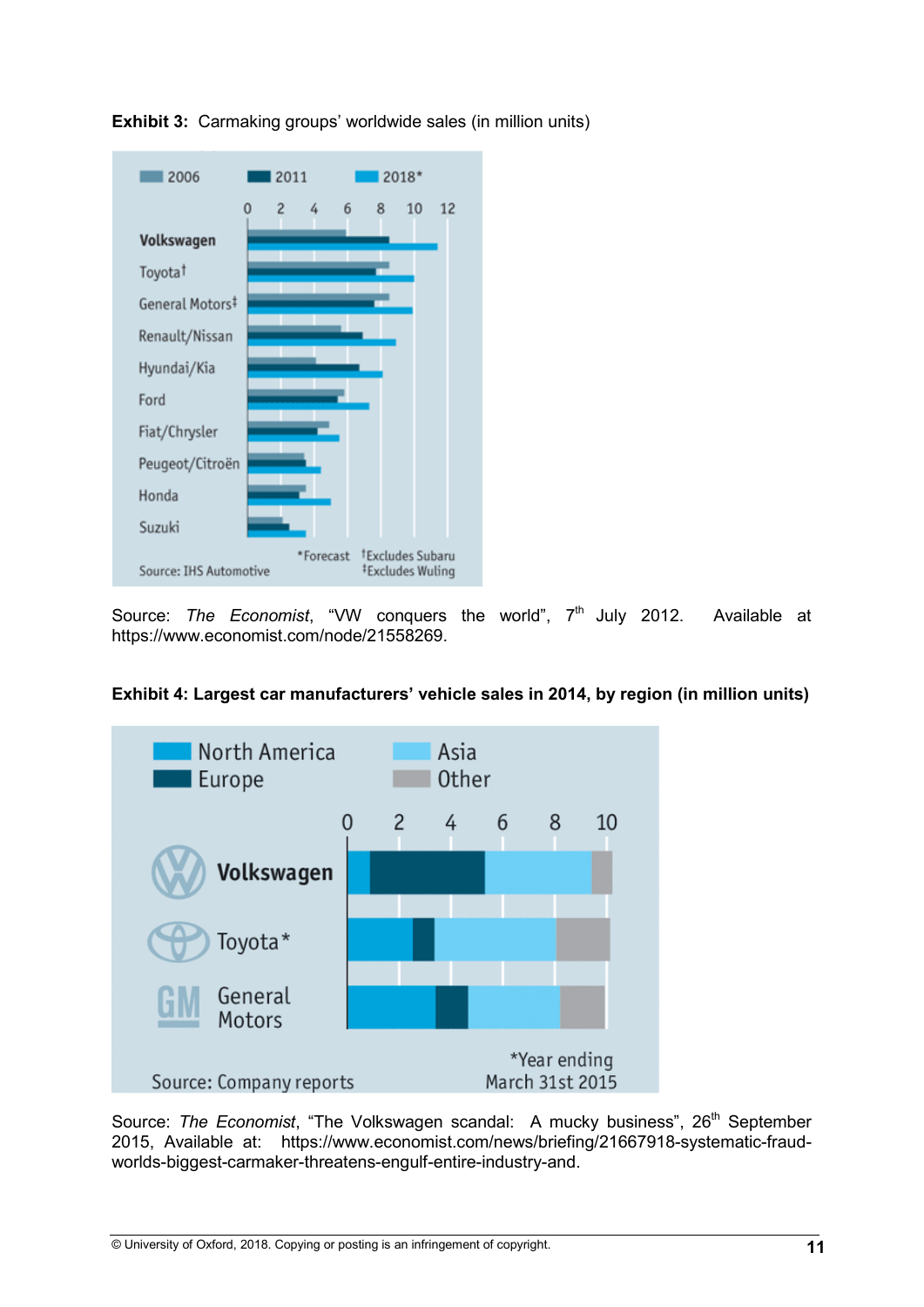

**Exhibit 5: Diesel car sales, 2013 or latest (**

Source: The Economist, "The Volkswagen scandal: A mucky business", 26<sup>th</sup> September 2015, Available at: https://www.economist.com/news/briefing/21667918-systematic-fraudworlds-biggest-carmaker-threatens-engulf-entire-industry-and



**Exhibit 6: Share Price Performance after Crisis (rebased, Sep 17 2015 = 100)** 

Source: Patrick McGee, "What went so right with Volkswagen's restructuring? **,**" *Financial*  Source: Patrick McGee, "What went so right with Volkswagen's restructuring?," *Financi*<br>Times, 18 January 2018. Available at: https://www.ft.com/content/a12ec7e2-fa01-11e7-9b32-d7d59aace167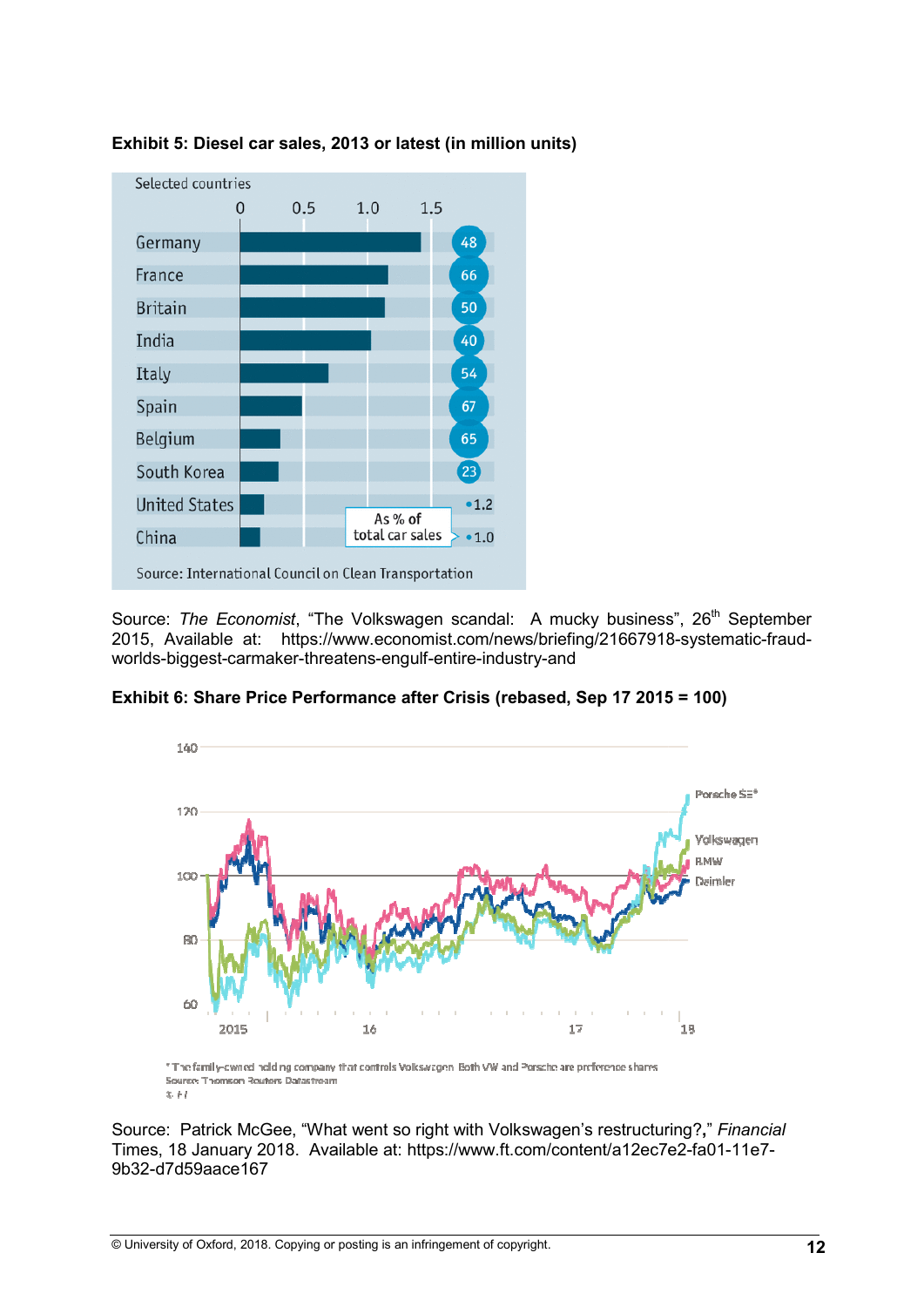#### **End Notes**

 $\overline{a}$ 

- <sup>1</sup> John Ydstie, "How Germany Wins At Manufacturing For Now", NPR, 18<sup>th</sup> January 2018. Available: https://www.npr.org/2018/01/03/572901119/how-germany-wins-atmanufacturing-for-now.
- 2 Germany Trade & Invest, "The Automotive Industry in Germany", *GTAI,* 2016-2017. Available:

https://www.gtai.de/GTAI/Content/EN/Invest/\_SharedDocs/Downloads/GTAI/Industryoverviews/industry-overview-automotive-industry-en.pdf.

 $3$  Ibid.

<sup>4</sup> Guy Chazan, "Volkswagen: The dirt under the bonnet", *Financial Times,* 20<sup>th</sup> April 2016. Available: https://www.ft.com/content/f54880d4-0638-11e6-9b51-0fb5e65703ce.

<sup>5</sup> Ibid.

- <sup>6</sup> Dietmar Hawranek, "The Porsche Story: A Fierce Family Feud", Spiegel, 21<sup>st</sup> July 2009. Available: http://www.spiegel.de/international/business/the-porsche-story-a-fiercefamily-feud-a-637243.html.
- <sup>7</sup> Deitmar Hawranek & Dirk Kurbjuweit, "Blood Feud: Behind the Scenes of Volkswagen's Dynastic Battle", Spiegel, 6<sup>th</sup> May 2015. Available: http://www.spiegel.de/international/business/the-families-at-the-center-of-the-powerstruggle-at-volkswagen-a-1032210.html.

<sup>8</sup> The dual board governance structure in Germany dates to the 1870s and was designed to give the powerful German banks a mechanism of control over their investments. "Note on Corporate Governance Systems," *Harvard Business School*, 15<sup>th</sup> December 1992.

- <sup>9</sup> Chris Bryant, "BMW Billionaire Heiress Johanna Quandt Dies", *Financial Times,* 6<sup>th</sup> August 2015. Available: https://www.ft.com/content/dc46b8d6-3c48-11e5-bbd1-b37bc06f590c
- <sup>10</sup> Edward Taylor & Ilona Wissenbach, "BMW one big, happy family as squabbles damage rival Volkswagen", *Reuters*, 13<sup>th</sup> May 2015. Available:

https://www.reuters.com/article/us-bmw-meeting-idUSKBN0NY24X20150513

<sup>11</sup> Bryant, "BMW Billionaire Heiress".

<sup>12</sup> Mark Landler, "BMW Chief Questions Mandatory Retirement at 60", *The New York Times,*  25<sup>th</sup> July 2006. Available: http://www.nytimes.com/2006/07/25/business/25bmw.html.

- <sup>13</sup> Franz Hubik & Markus Fasse, "BMW Battery Baron at Full Power", *Handelsblatt Global Edition,* 25th February 2016. Available: https://global.handelsblatt.com/companies/bmwbattery-baron-at-full-power-453771.
- <sup>14</sup> Bryant, "BMW Billionaire Heiress".
- <sup>15</sup> Hermann Simon, "Lessons from Germany's Midsize Giants", *Harvard Business Review*, March-April 1992.
- <sup>16</sup> For more read: Kaevan Gazdar, *Germany's Balance Development: The Real Wealth of a Nation,* (Greenwood Publishing Group), pp.41-3. [Also available on Google Books for easy access].

<sup>17</sup> To find out more about VET go to: "Vocational Education", *Directorate for Education, Training Policy Division,* Sept. 2010. Available: https://www.oecd.org/education/skillsbeyond-school/45938559.pdf

<sup>18</sup> Dawn Kawamoto, "Lifetime Job Guarantees Make a Comeback in Germany: Could US Firms follow suit?", *AOL News*, 16<sup>th</sup> December 2015. Available:

https://www.aol.com/2010/12/16/lifetime-job-guarantees-germany-japan-us-america/. <sup>19</sup> Hermann Simon, "Lessons from Germany's Midsize Giants", *Harvard Business Review,*  March-April 1992, pp. 115-123

20 Jack Ewing and Graham Bowley, "The Engineering of Volkswagen's Aggressive Ambition," *The New York Times*, December 13, 2015. Available:

https://www.nytimes.com/2015/12/14/business/the-engineering-of-volkswagensaggressive-ambition.html.

 $21$  Ibid.

<sup>&</sup>lt;sup>22</sup> Hawranek & Kurbjuweit, "Blood Feud".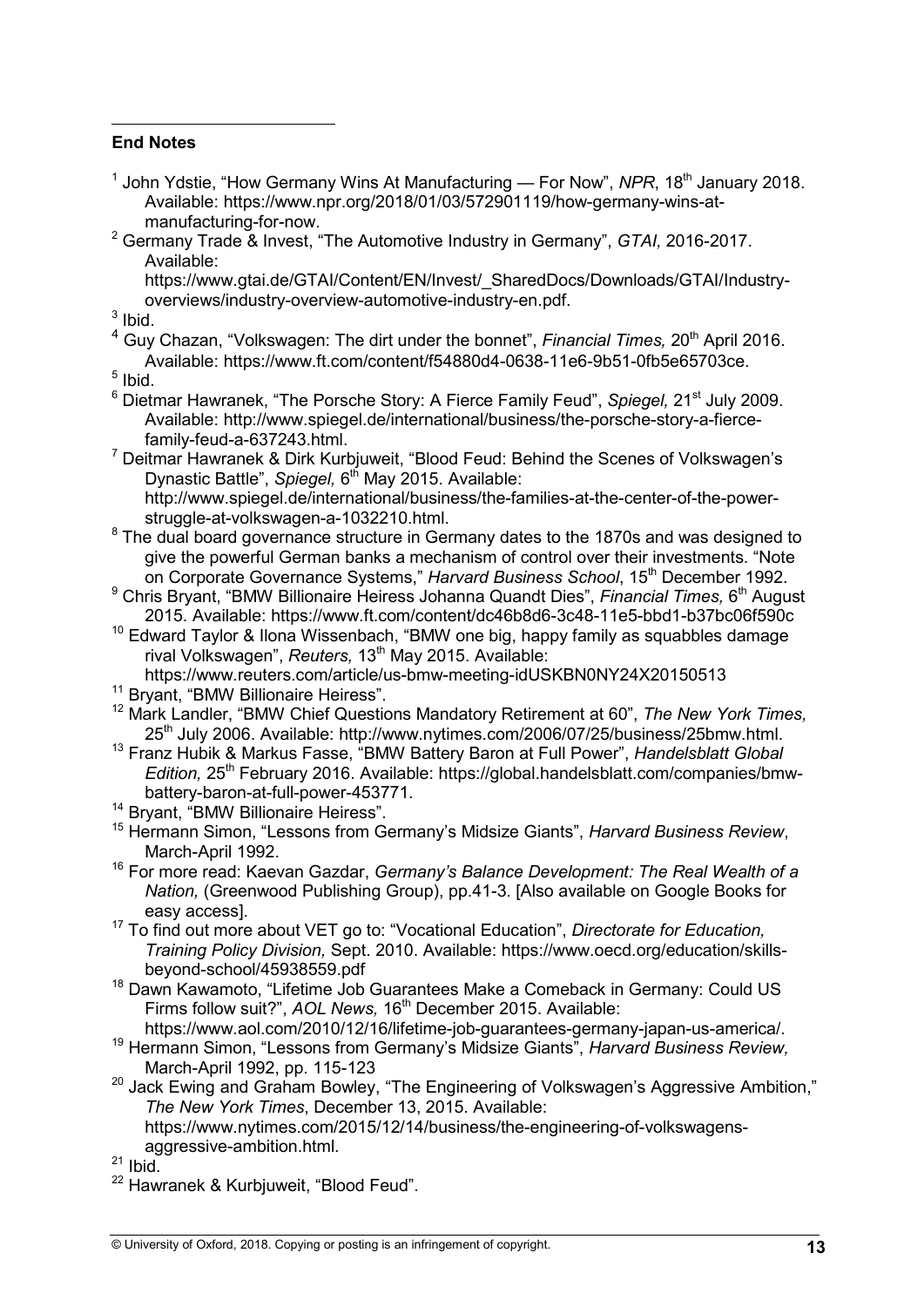<sup>23</sup> Ewing & Bowley, "The Engineering of Volkswagen's Aggressive Ambition".

 $24$  Ibid.

 $\overline{a}$ 

- <sup>25</sup> Weidenfeld, "VW and Germany".
- <sup>26</sup> Ewing & Bowley, "The Engineering of Volkswagen's Aggressive Ambition".
- <sup>27</sup> Jack Ewing, "As Boardroom Struggle Ends, Volkswagen Looks to the Future", *The New*  York Times, 26<sup>th</sup> April 2015. Available: https://www.nytimes.com/2015/04/27/business/international/as-boardroom-struggle
	- ends-volkswagen-looks-to-the-future.html.
- $28$  Ibid.
- $29$  James Stewart, "Problems at Volkswagen Start in the Boardroom",  $24<sup>th</sup>$  September 2015, Available at: https://www.nytimes.com/2015/09/25/business/international/problems-atvolkswagen-start-in-the-boardroom.html
- <sup>30</sup> *The Economist*, "The Volkswagen scandal: A mucky business", 26<sup>th</sup> September 2015, Available at: https://www.economist.com/news/briefing/21667918-systematic-fraudworlds-biggest-carmaker-threatens-engulf-entire-industry-and
- <sup>31</sup> Daniel Schäfter, "Porsche's David nearly beat VW's Goliath", Financial Times, 30<sup>th</sup> December 2009. Available: https://www.ft.com/content/f2b9bca0-f575-11de-90ab-00144feab49a.
- <sup>32</sup> Stephanie Baker, Naomi Kresge & Christoph Rauwald, "The One Family That Could Fix VW and Why They Won't", *Bloomberg,* 27<sup>th</sup> April 2016. Available: https://www.bloomberg.com/news/articles/2016-04-27/this-billionaire-family-could-fixvw-but-it-s-not.
- 33 Hawranek, "Blood Fued: Behind the Scenes of Volkswagen's Dynastic Battle".
- <sup>34</sup> "VWU study found elevated levels of emissions from Volkswagen vehicles", *WVU Today,* 24<sup>th</sup> September 2015. Available: http://wvutoday-archive.wvu.edu/n/2015/09/24/wvustudy-found-elevated-levels-of-emissions-from-volkswagen-vehicles.html
- <sup>35</sup> Jack Ewing, "Inside VW's Campaign of Trickery", The New York Times, 6<sup>th</sup> May 2017. Available: https://www.nytimes.com/2017/05/06/business/inside-vws-campaign-oftrickery.html.
- $36$  Ibid.
- <sup>37</sup> Danny Hakim, "VW's Crisis Strategy: Forward, Reverse, U-Turn", *The New York Times,*  26<sup>th</sup> February 2016. Available:

https://www.nytimes.com/2016/02/28/business/international/vws-crisis-strategy-forwardreverse-u-turn.html.

- <sup>38</sup> Baker et al., "The One Family That Could".
- <sup>39</sup> Graham Ruddick, "VW makes management changes following emissions scandal", *The*  Guardian, 17<sup>th</sup> December 2015. Available:

https://www.theguardian.com/business/2015/dec/17/vv-management-changesemissions-scandal-german-carmaker.

- <sup>40</sup> Andreas Cremer, "CEO says Changing VW Culture proving tougher than expected", *Reuters,* 23rd May 2017. Available: https://www.reuters.com/article/us-volkswagenemissions-culture/ceo-says-changing-vw-culture-proving-tougher-than-expectedidUSKBN18I2V3.
- <sup>41</sup> Ruddick, "VW makes management changes".
- <sup>42</sup>Andres Cremer, "After dieselgate, Volkswagen loosens reigns on empire", *Reuters,* 12th July 2017. Available: https://www.reuters.com/article/us-volkswagen-emissions-cultureinsight/after-dieselgate-volkswagen-loosens-reins-on-empire-idUSKBN19X1A2.
- <sup>43</sup> Cremer, "After dieselgate".
- <sup>44</sup> Patrick McGee, "Activist investor TCI set out plan for VW bonus structure", *Financial Times,* 22nd September 2016. Available: https://www.ft.com/content/63b368b0-fabf-11e6-9516-2d969e0d3b65.
- <sup>45</sup> Ewing & Bowley, "The Engineering of Volkswagen's Aggressive Ambition".
- <sup>46</sup> Cremer, "After dieselgate".